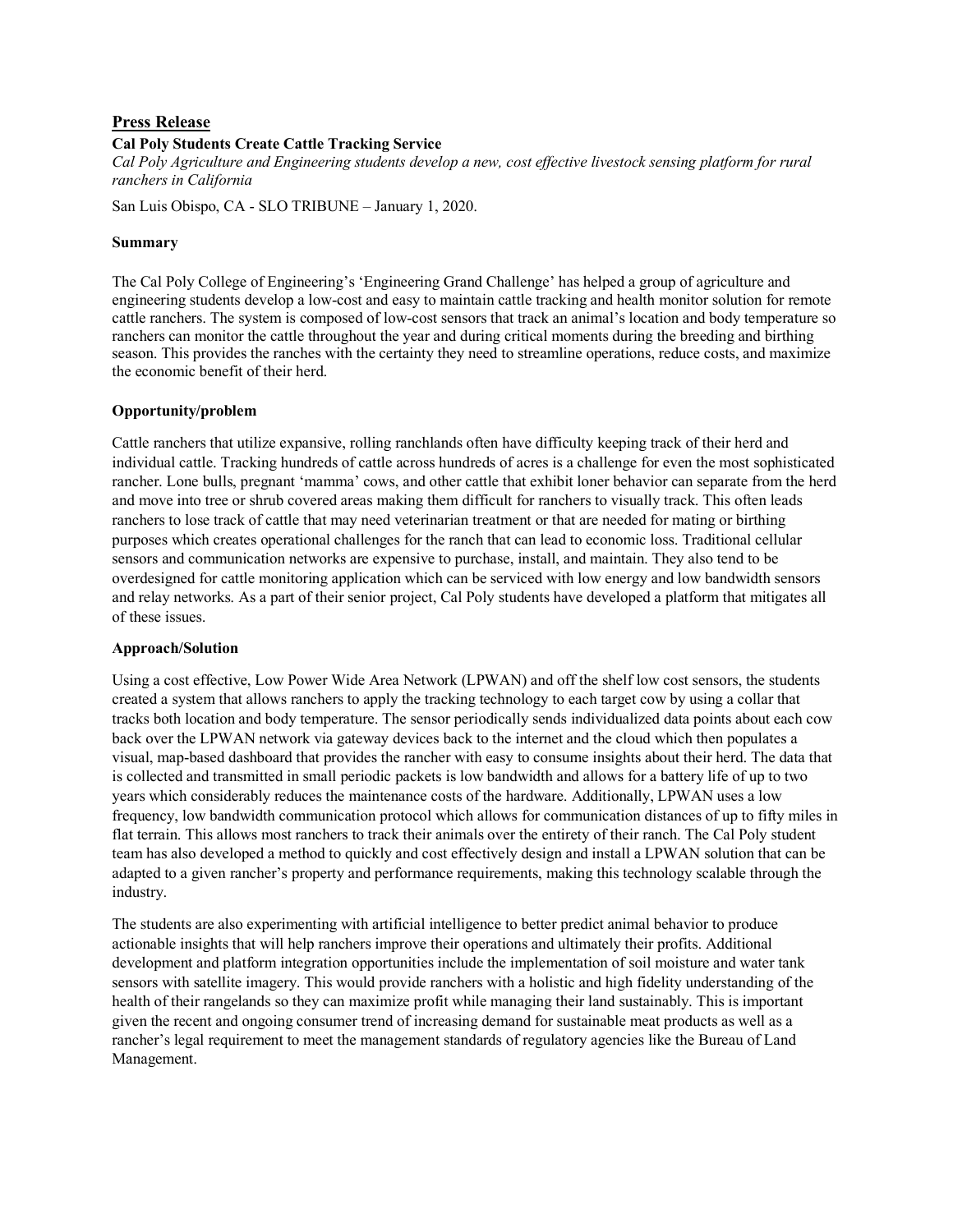## **Leader quote:**

"The students have stumbled on innovative idea that has real market potential, I'm excited to see what the market thinks of this idea." Said Professor Chris Lupo, the Computer Science department chair.

### **Customer Experience**

The installation process is simple and quick and contains only a few steps. Most ranches can be setup in about a month once we determine the customer's herd size and the geography of their land. Our experts will go out and survey the land to see which towers will best perform given both the environment and the desired number of cattle being tracked. Once the towers are installed and a connection established, a weatherproof collar will be mounted on the cattle containing a battery pack and GPS chip. The collars are durable and the batteries are designed to last through an entire season with easily removable battery packs for rechargeability. In addition, the collars are cheap and readily replaceable or swappable between each other. The customer will then be able to digitally view their cattle on a map along with view a number of other helpful statistics and features through any computer, smartphone, or tablet by securely logging in on our application.

## **Customer quote**

*"This new sensor system helps me keep track of my cattle pretty much wherever they are on my property."* Said Gerald, a 30-year rancher whose family has been ranching their land since 1893*. "I recently had a pregnant Heifer wander off into a shrubbed area that was hard to reach. All I had to do was look at my CowTracker [product name] to see where she was. It sent me a text alert when her body heat spiked so I knew she was in labor. The vet came out and we were able to deliver the calf without losing the Heifer. That translated to money in my pocket.*